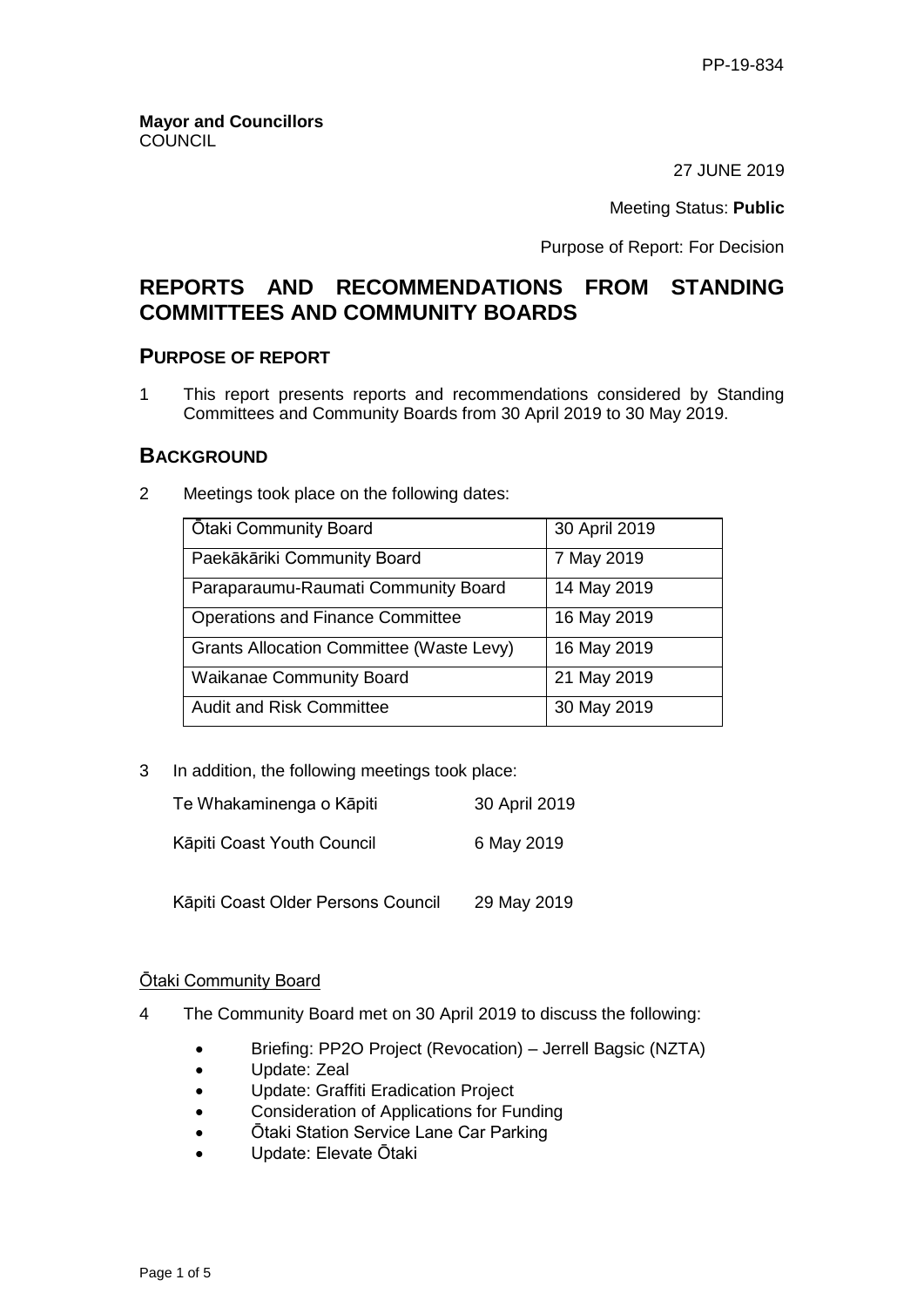### Paekākāriki Community Board

- 5 The Committee met on 7 May 2019 to discuss the following:
	- Update: NZTA Transmission Gully Motorway Project and Revocation
	- Consideration for Grants from Campe Estate

#### . Paraparaumu-Raumati Community Board

- 6 The Committee met on 14 May 2019 to discuss the following:
	- Consideration of Applications for Funding
	- Commemorative Naming The Very Rev John Murray

### Operations and Finance Committee

- 7 The Committee met on 16 May 2019 to discuss the following:
	- Financial Report to 31 March 2019
	- Activity Report: 1 January to 31 March 2019
	- **•** Contracts Under Delegated Authority
	- Local Government Funding Agency Draft 2019/20 Statement of Intent
	- Operations and Finance Forward Agenda Programme

There was a presentation from CWB Advisory Group on the Annual Plan.

### Grants Allocation Committee (Waste Levy)

- 8 The Committee met on 16 May 2019 to discuss the following item in Public Excluded session:
	- Waste Levy Allocation: New Technologies and Seed Funding (Category 4)

### Waikanae Community Board

- 9 The Community Board met on 21 May 2019 to discuss the following:
	- Update: Waikanae and Peka Peka Peak Traffic Data
	- Update: Mahara Place, Waikanae
	- Update: Waikanae Library
	- Update: Submission by Waikanae Community Board Speed Limits Review – Stage 2, 2019
	- Consideration of Applications for Funding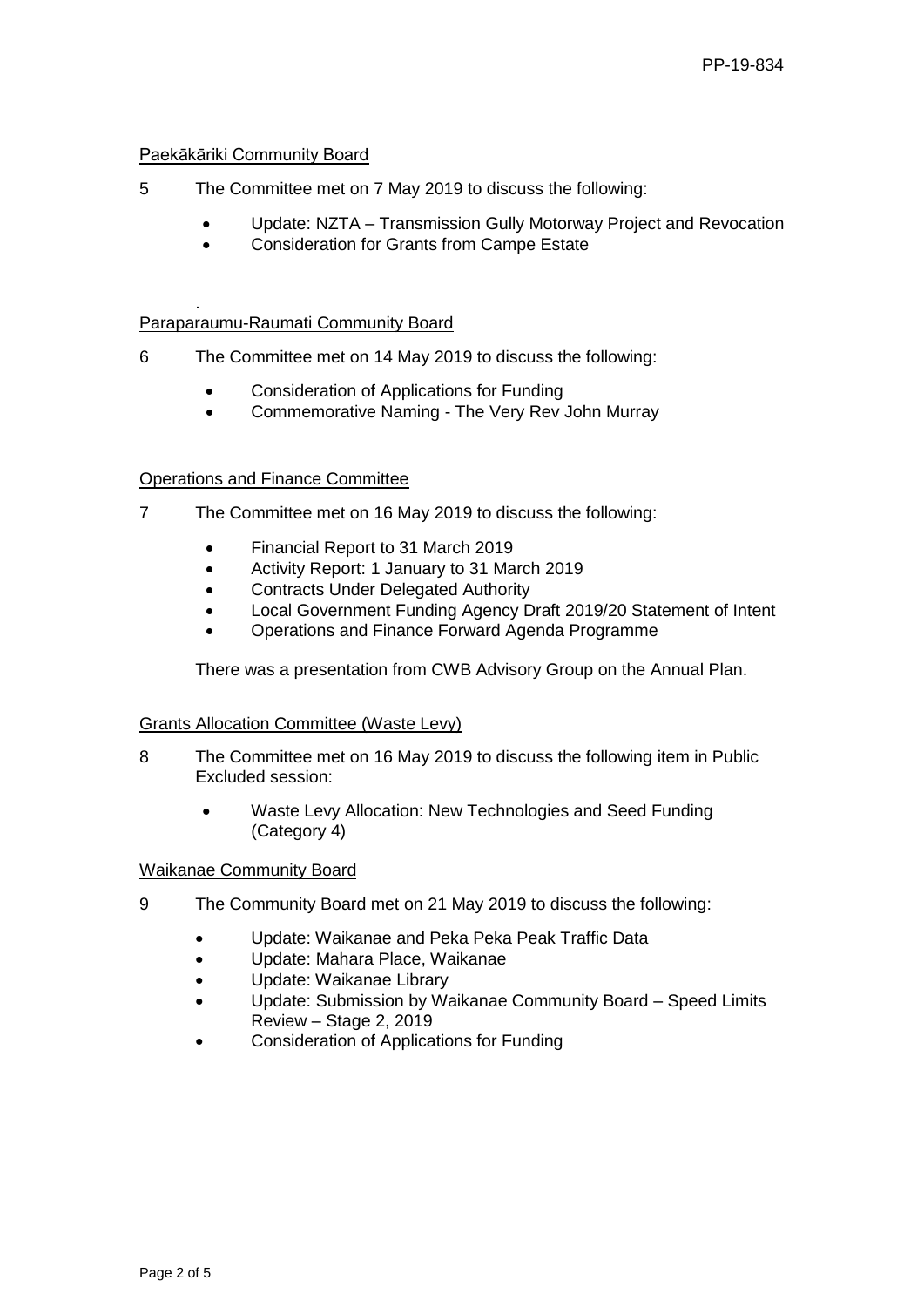#### Audit and Risk Committee

- 10 The Committee met on 30 May 2019 to discuss the following:
	- Risk Management Business Assurance Update
	- Update on Key 2017-18 Audit Findings
	- Quarterly Treasury Compliance Report
	- Health and Safety Quarterly Report 1 January 2019 31 March 2019

There were presentations on the Procurement Improvement Plan and Weathertight Claims.

The following items were considered in Public Excluded session:

 Update on Statutory Compliance Issues, Investigations and Status of Council Bylaws 1 January 2019 to 31 March 2019

#### Te Whakaminenga o Kāpiti

- 11 Te Whakaminenga o Kāpiti met on 30 April 2019 to discuss the following:
	- Maori Economic Development Grants 2019
	- Briefing: PP2O Revocation (Te Kowhai Road to Taylors Road)
	- Update: Zeal David Orchard
	- Update: Provincial Growth Fund
	- Waste Minimisation Taskforce
	- Update: Group Manager, People & Partnerships
	- Matters Under Action
	- Iwi Updates
	- Treaty Settlements overview from each iwi
	- Council Update
	- Correspondence
	- Future Agenda Requests

#### Kāpiti Coast Youth Council

- 12 The Kāpiti Coast Youth Council met on 6 May 2019 to discuss the following:
	- **Zeal Update**
	- Councillors Update
	- Mural Update
	- KEYS Partnership
	- Vigil Donation
	- Think Big Update
	- No.8 Wire Week
	- Recap Long Term Plan Submission
	- Ōtaki Action Group & Emma's Message
	- **•** Environmental Action Meeting Update
	- Ara Taiohi Meeting
	- Ōtaki Transport Advocacy
	- Multicultural Council & Work Ready Kāpiti
	- **Recruitment**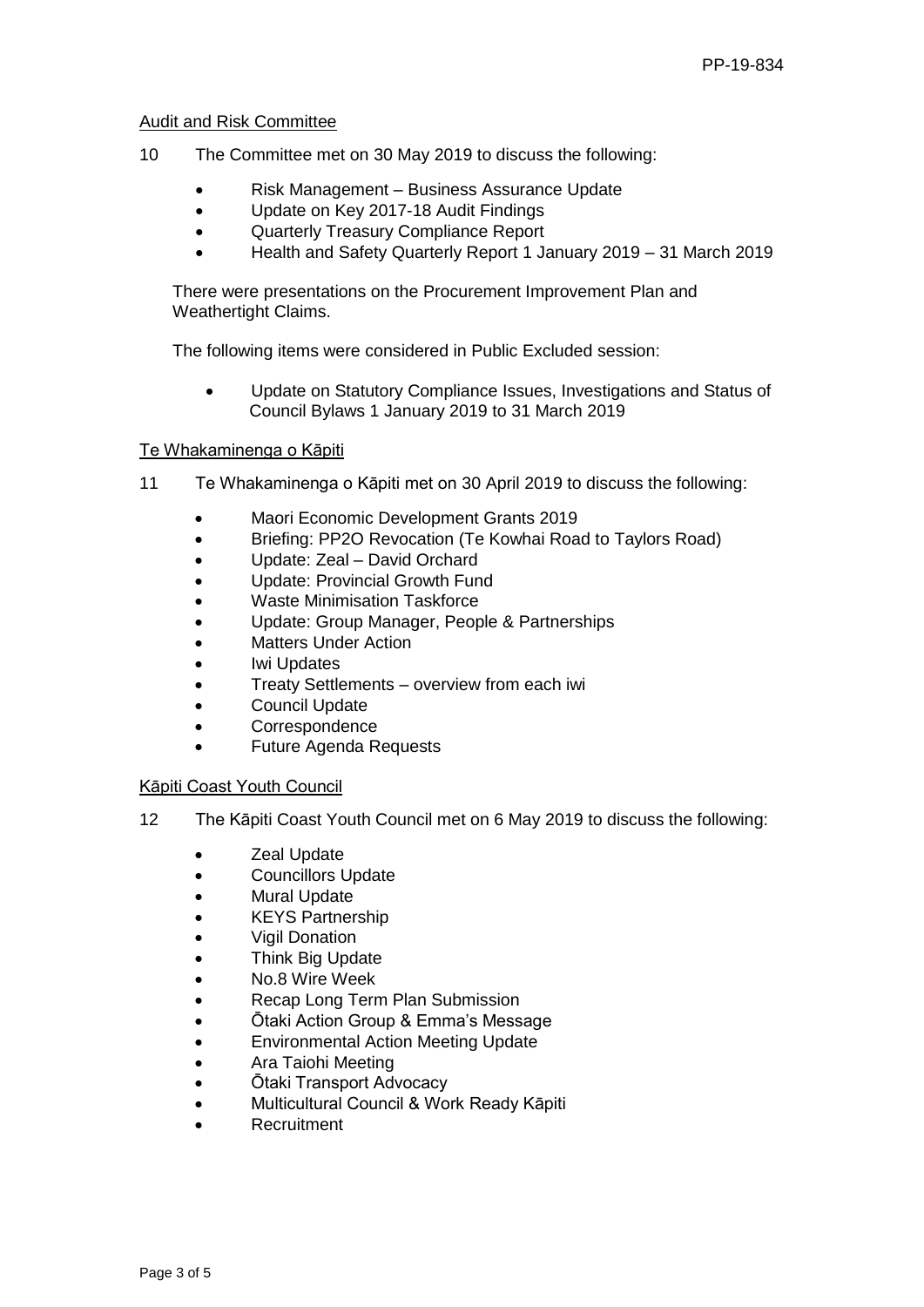Kāpiti Coast Older Persons Council

- 13 The Kāpiti Coast Older Persons Council met on 29 May 2019 to discuss the following:
	- Road Safety Advisory Group Update
	- CWB Advisory Group Update
	- Report Back from Workgroups
	- Round the Table Discussion

There were presentations from Moko Morris, Sustainable Communities, speaking on No.8 Wire Week, and Kyla Huff, Communications, speaking on Antenno.

# **RECOMMENDATIONS**

14 That Council considers the following recommendation for ratification:

**That the Ōtaki Community Board considers and adopts the following option:**

**To change the loading zone to individually marked out parallel parking spaces with 1 hour (P60) time restrictions only on the four southern spaces, leaving the remaining four spaces unrestricted. This is illustrated in Attachment 2 of report IS-19-757.**

That Council considers the following recommendation for approval:

**That the Otaki Community Board requests Council initiate a report from Rob McIntyre (Destination Planning) to review Kapiti Coast District Council's implementation of his recommendations at the time of Otaki i-Site closure, to explore whether they were fully implemented and continue to be delivered on in light of the Paraparaumu I-site closure.**

That Council notes the following recommendation:

**The Paraparaumu/Raumati Community Board notes that Ātiawa ki Whakarongotai Charitable Trust supports Mrs Alida van der Velde's request for a Place of Remembrance for the Very Reverend John Murray as detailed in report PS-19-736.**

**That the Paraparaumu/Raumati Community Board agrees to the naming of a beach access way at Groves Road, Raumati Beach, as shown in Appendix 2 to report PS-19-736, in memory of the late Very Reverend John Murray.**